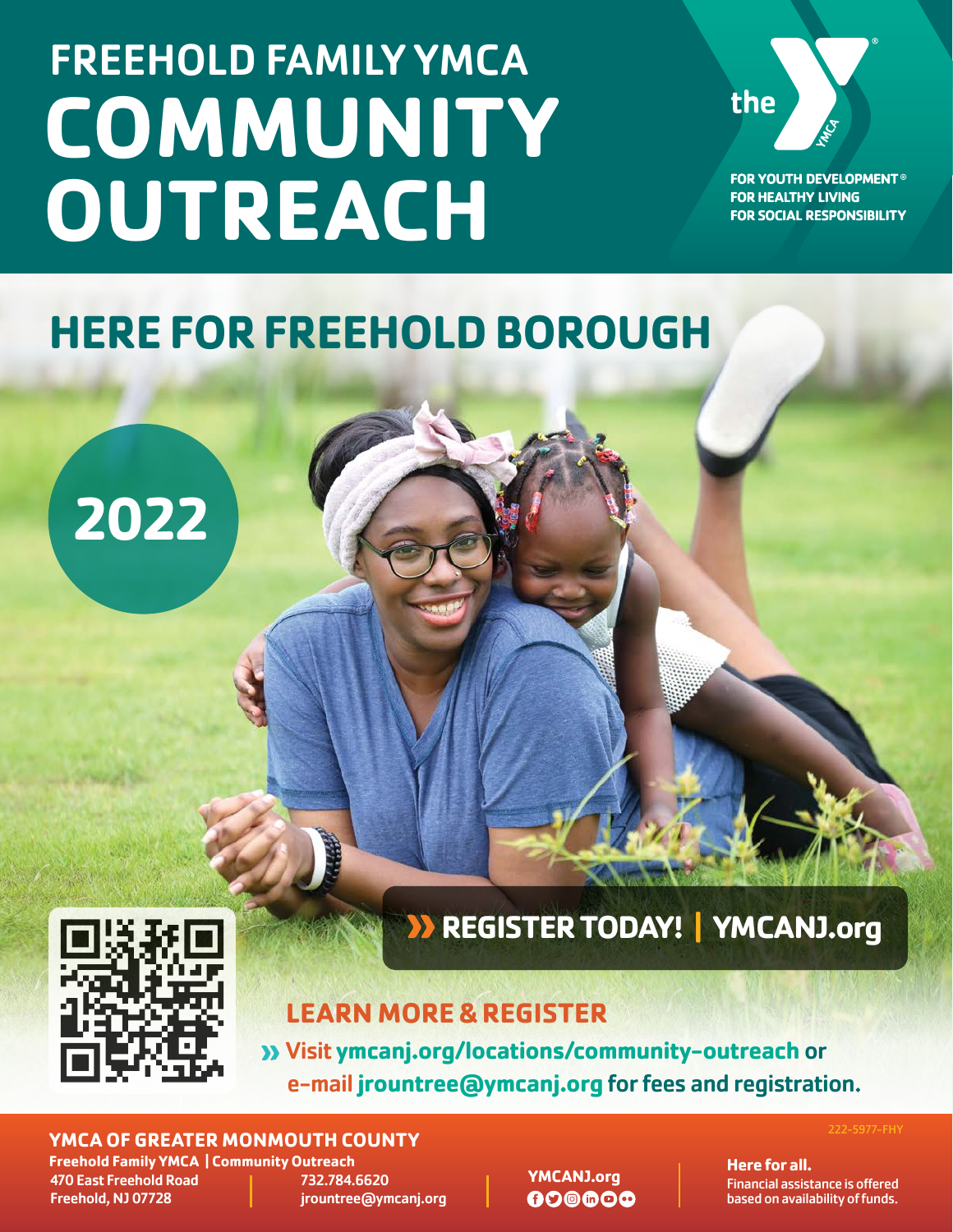## **YMCA COMMUNITY OUTREACH | 2022**



The Y is **HERE FOR FREEHOLD BOROUGH**  with programs that nurture the full potential of children and teens, address critical social issues, and support positive outcomes for all.

## **DEVELOPING LEADERS CIVIC ENGAGEMENT**

#### **Model United Nations** (MUN) 12 WKS | FALL • OCT.–JAN. | Grades 6-12

Designed to introduce students to world cultures while debating issues of international importance, students engage in a hands-on environment of learning. They develop innovative thinking and leadership skills, expand their understanding of current events throughout the world and resolve world issues in weekly meetings and at a simulated United Nations Conference.

#### **Youth & Government** (YAG) 9 WKS | SPRING • FEB.–APRIL | Grades 6-12

Teens find their voice and gain hands-on knowledge of our state government by writing, presenting, and debating their own piece of legislation at the annual three-day simulation at the NJ-YAG Conference. More than 400 delegates have the opportunity to debate pertinent state issues, engage in servant leadership, and most importantly, forge lifelong relationships.



### **ONE CIRCLE PROGRAMS** 8 WKS | FALL • OCT.–JAN. **/** SPRING • FEB.–APRIL Grades 5-8

**Girls Council** encourages the development of strength, courage, confidence, honesty, and communication skills for girls. The goal is to enhance girls' abilities and positive self-image so they are able to take full advantage of their talents, academic interests, career pursuits, and potential for healthy relationships.

**Boys Council** is a strengths-based group approach to promote boys' and young men's safe and healthy passage through pre-teen and adolescent years. Boys and young men gain the vital opportunity to address masculine definitions and behaviors and build their capacities to find their innate value and create good lives - individually and collectively.

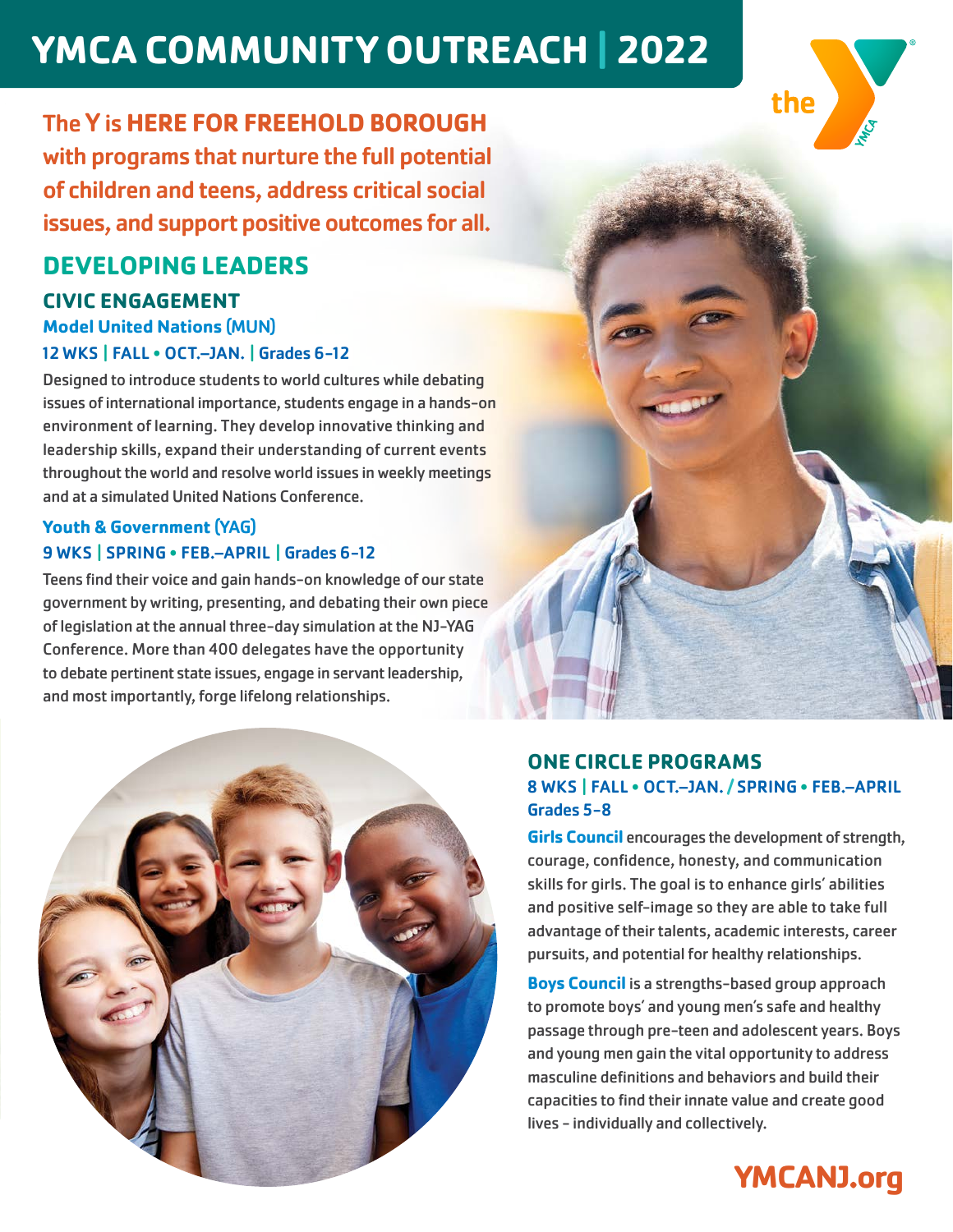## **NURTURING POTENTIAL**

#### **Y ACHIEVERS** DURING SCHOOL YEAR | FALL • OCT.–DEC. **/** SPRING • JAN.–MAY Grades 6-12

A national academic achievement, college-readiness and career development initiative of the YMCA of the USA, Y Achievers helps youth and teens, pursue high educational and professional goals, resulting in graduation and acceptance to an institution of higher learning. Leadership is developed through hands-on experiential learning, community involvement, project management and critical thinking. Many Y Achievers earn scholarships and wide recognition for their successes.



#### **Y STEAM CLUBS** 6 WKS | YEAR-ROUND | Grades K-5

Full STEAM Ahead! Kids have fun and flex their creative skills in this experimental approach to learning that uses STEAM (science, technology, engineering, art, and mathematics) as access points for guiding inquiry, dialogue, and critical thinking. Activities spark imaginations, keep kids entertained, and having fun all day!.

the

### **Y-KIDS BEFORE & AFTER SCHOOL CHILD CARE** DURING SCHOOL YEAR

The Y's long-standing partnership with the Freehold Borough School District offers families a safe space to extend your child's learning day in a fun and meaningful way before and after school at the Freehold Learning Center. With a focus on character development and healthy living, children experience academic, physical and social activities under the supervision of state-licensed, positive role models.

#### **MENTAL HEALTH SUPPORT** DURING SCHOOL YEAR

The need for mental, behavioral and family support continues to grow. Through school partnerships, our Y's team of caring, certified counselors are available with safe, confidential services that strengthen family life and individual growth.